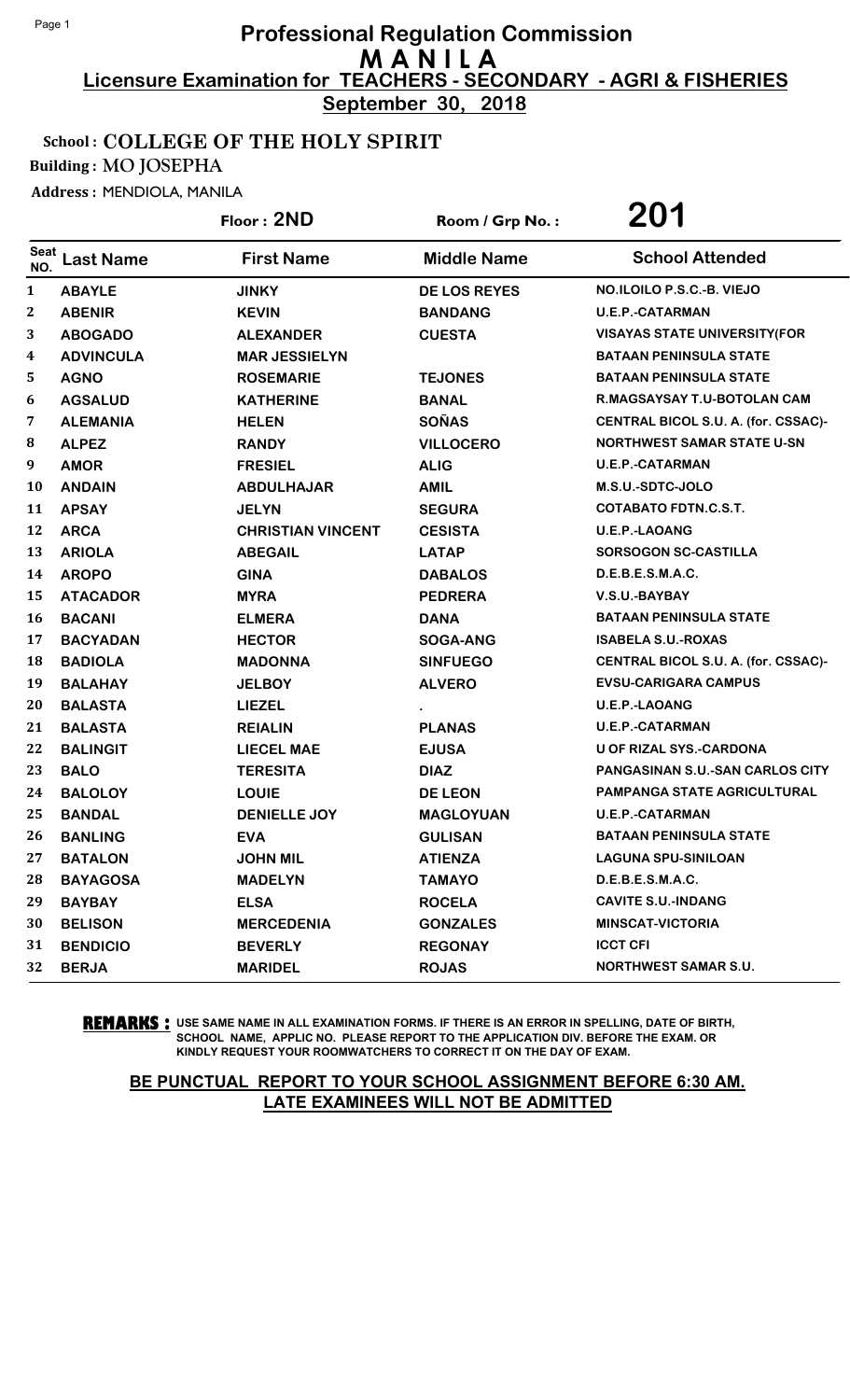**September 30, 2018**

### School : COLLEGE OF THE HOLY SPIRIT

Building : MO JOSEPHA

Address : MENDIOLA, MANILA

|              |                   | Floor: 2ND         | Room / Grp No.:     | 203                                    |
|--------------|-------------------|--------------------|---------------------|----------------------------------------|
| Seat<br>NO.  | <b>Last Name</b>  | <b>First Name</b>  | <b>Middle Name</b>  | <b>School Attended</b>                 |
| $\mathbf{1}$ | <b>BERMUDEZ</b>   | <b>MAJORIE</b>     | <b>DAPROSA</b>      | <b>ILOCOS SUR POLY.SC-STA. MARIA</b>   |
| 2            | <b>BESANA</b>     | <b>BRIENER</b>     | <b>MERCENE</b>      | OCC.MINDORO STATE COL.                 |
| 3            | <b>BON</b>        | <b>MARISOL</b>     | <b>ADUCAL</b>       | <b>U.E.P.-CATARMAN</b>                 |
| 4            | <b>BONTILAO</b>   | <b>IRENE</b>       | <b>BIOLANDES</b>    | <b>J.RIZAL MEM.S.C.-RIZAL</b>          |
| 5            | <b>BUA</b>        | <b>MA ERICA</b>    | <b>OLIVA</b>        | <b>BICOL UNIV.-GUINOBATAN</b>          |
| 6            | <b>BULADO</b>     | <b>WEDA</b>        | <b>COYOCA</b>       | CENTRAL BICOL S.U. A. (for. CSSAC)-    |
| 7            | <b>BULANADI</b>   | <b>HAZEL</b>       | <b>LAXAMANA</b>     | <b>BATAAN PENINSULA STATE</b>          |
| 8            | <b>BUNDALIAN</b>  | <b>KIARALYN</b>    | <b>SANTOS</b>       | <b>BATAAN PENINSULA STATE</b>          |
| 9            | <b>BURANDAY</b>   | <b>EMMARIE JOY</b> | <b>AFABLE</b>       | <b>EVSU-TACLOBAN</b>                   |
| 10           | <b>CABALLERO</b>  | <b>RANDY</b>       | <b>REYES</b>        | <b>C.L.S.U.</b>                        |
| 11           | <b>CABANGBANG</b> | <b>JANICE</b>      | <b>BELENSON</b>     | SO.PHIL.A.B.M.A.S.T.-DIGOS             |
| 12           | <b>CABATINGAN</b> | <b>ANDRO</b>       | <b>GLODO</b>        | <b>U.E.P.-CATARMAN</b>                 |
| 13           | <b>CABUQUIN</b>   | <b>JONIE</b>       | <b>ANIMA</b>        | <b>CNTRL PHIL.ADVENTIST</b>            |
| 14           | <b>CACHUMBO</b>   | <b>BERNARD JR</b>  | <b>MANALO</b>       | <b>COTABATO FDTN.C.S.T.</b>            |
| 15           | <b>CAIÑA</b>      | <b>PETER</b>       | <b>HERMIDA</b>      | <b>ST. PAUL UNIV.-MANILA</b>           |
| 16           | <b>CALUNOD</b>    | <b>MARIAL</b>      | <b>ELLO</b>         | DIPOLOG SCHOOL OF FISHERIES            |
| 17           | <b>CALVO</b>      | <b>CELESTINO</b>   | <b>GORGONIA</b>     | <b>U.E.P.-CATARMAN</b>                 |
| 18           | <b>CANONOY</b>    | <b>ANNABELL</b>    | <b>MERCADER</b>     | <b>BATAAN PENINSULA STATE</b>          |
| 19           | <b>CAPULONG</b>   | <b>MARITES</b>     | <b>CORONEL</b>      | <b>BATAAN PENINSULA STATE</b>          |
| 20           | <b>CARBON</b>     | <b>ROLYN</b>       | <b>PANTOJA</b>      | <b>BICOL UNIV.-GUINOBATAN</b>          |
| 21           | <b>CARLOS</b>     | <b>REYMOND</b>     | <b>PORCIONGCULA</b> | <b>ST.MARY'S ANGELS COLL-PAMPANGA</b>  |
| 22           | <b>CARPIO</b>     | <b>JESUS JR</b>    | <b>CAMINS</b>       | <b>WMSU-ZAMBOANGA CITY</b>             |
| 23           | <b>CARREON</b>    | <b>MELODY</b>      | <b>CANDELARIA</b>   | <b>BATAAN PENINSULA STATE</b>          |
| 24           | <b>CARUYAN</b>    | <b>JONNALYN</b>    | <b>SOSA</b>         | <b>BATAAN PENINSULA STATE</b>          |
| 25           | <b>CASIROMAN</b>  | <b>REX</b>         | <b>MENDROS</b>      | <b>EASTERN SAMAR STATE U - SALCEDO</b> |
| 26           | <b>CASTILLO</b>   | <b>JULITA</b>      | <b>ORTICIO</b>      | <b>U.E.P.-CATARMAN</b>                 |
| 27           | <b>CASTILLO</b>   | <b>LITA</b>        | <b>BALAWANG</b>     | <b>U.E.P.-CATARMAN</b>                 |
| 28           | <b>CATALAN</b>    | <b>SHEILA</b>      | <b>PORTUGUES</b>    | <b>LAGUNA SPU-SINILOAN</b>             |
| 29           | <b>CATUCOD</b>    | <b>KAREN</b>       | <b>SAURO</b>        | <b>U.E.P.-CATARMAN</b>                 |
| 30           | <b>CAYABYAB</b>   | <b>MARIETA</b>     | <b>CASILLAN</b>     | PANGASINAN S.U.-SAN CARLOS CITY        |
| 31           | <b>CAYANAN</b>    | <b>KIMBERLYN</b>   | <b>BAU</b>          | <b>BATAAN PENINSULA STATE</b>          |

**REMARKS :** USE SAME NAME IN ALL EXAMINATION FORMS. IF THERE IS AN ERROR IN SPELLING, DATE OF BIRTH, SCHOOL NAME, APPLIC NO. PLEASE REPORT TO THE APPLICATION DIV. BEFORE THE EXAM. OR KINDLY REQUEST YOUR ROOMWATCHERS TO CORRECT IT ON THE DAY OF EXAM.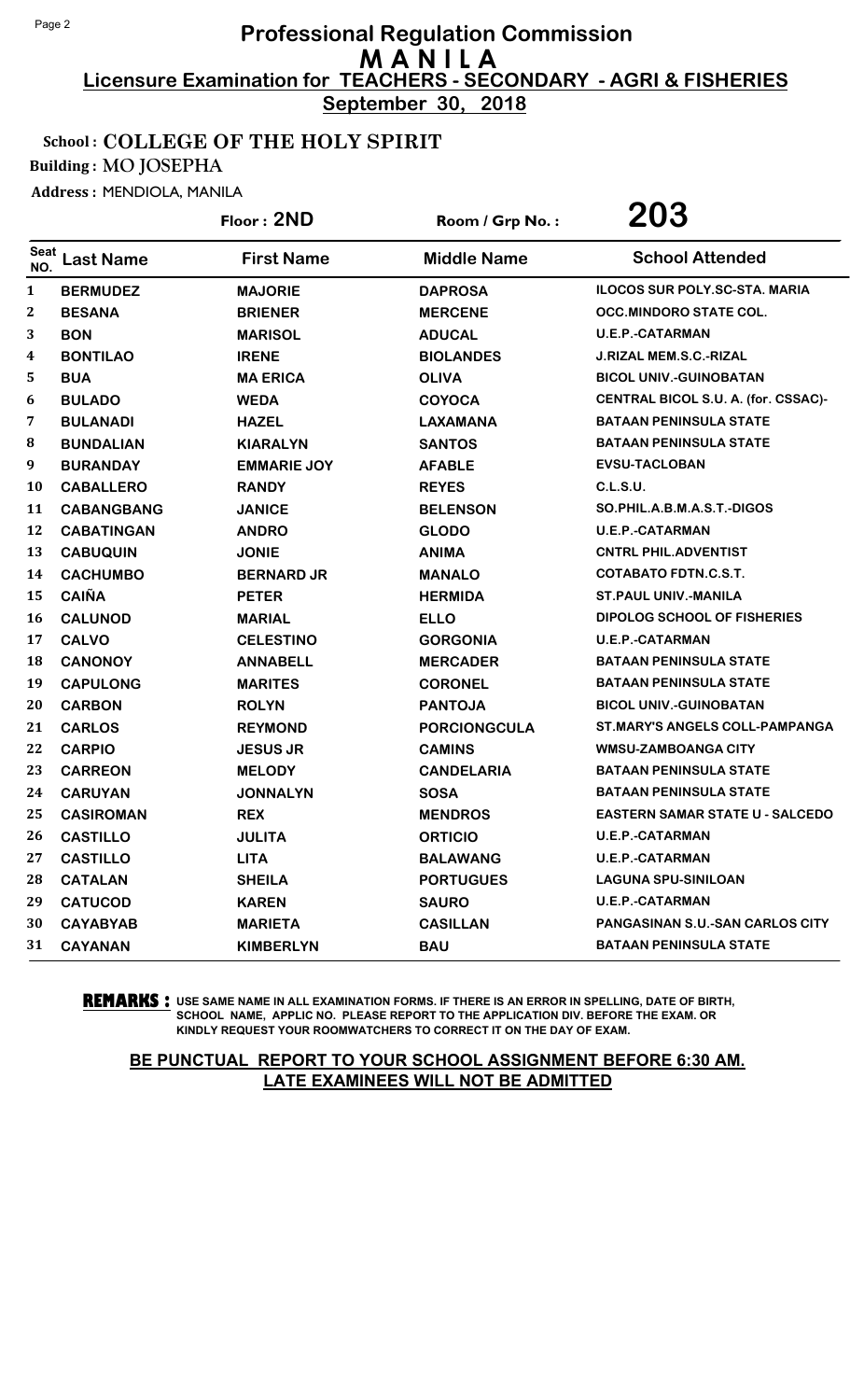**September 30, 2018**

### School : COLLEGE OF THE HOLY SPIRIT

Building : MO JOSEPHA

Address : MENDIOLA, MANILA

|              |                  | Floor: 2ND            | Room / Grp No.:    | 204                                     |
|--------------|------------------|-----------------------|--------------------|-----------------------------------------|
| Seat<br>NO.  | <b>Last Name</b> | <b>First Name</b>     | <b>Middle Name</b> | <b>School Attended</b>                  |
| $\mathbf{1}$ | <b>CAYETANO</b>  | <b>GLENMAR</b>        | <b>GALICIA</b>     | <b>OCC.MINDORO STATE COL.</b>           |
| 2            | <b>CEBRERO</b>   | <b>JOSEFINO</b>       | <b>GULFERIC</b>    | <b>EASTERN SAMAR STATE U - CAN-AVID</b> |
| 3            | <b>CENTINO</b>   | <b>RANDY</b>          | <b>VILLAMOR</b>    | <b>U.E.P.-CATARMAN</b>                  |
| 4            | <b>CERBITO</b>   | <b>ANNALIZA</b>       | <b>PINCA</b>       | <b>U.E.P.-LAOANG</b>                    |
| 5            | <b>CILOT</b>     | <b>ANGELES</b>        | <b>OMBAJINO</b>    | <b>SO.LUZON S.U.-LUCBAN</b>             |
| 6            | <b>CLORES</b>    | <b>JOSELITO</b>       | <b>DAPITAN</b>     | D.E.B.E.S.M.A.C.                        |
| 7            | <b>CONOR</b>     | <b>CRHISTINE JOY</b>  | <b>MANLIGUEZ</b>   | SURIGAO S.C.T.                          |
| 8            | <b>CORDERO</b>   | <b>EDEN</b>           | <b>DOROTEO</b>     | <b>OCC.MINDORO STATE COL.</b>           |
| 9            | <b>COROCOTO</b>  | <b>RONELA</b>         | <b>SELBIJAN</b>    | <b>U.E.P.-LAOANG</b>                    |
| 10           | <b>CORONEL</b>   | LIZ                   | <b>CALICDAN</b>    | R.MAGSAYSAY T.U-CANDELARIA              |
| 11           | <b>CORTEZ</b>    | <b>RUBYLYN</b>        | <b>GIGANTE</b>     | D.E.B.E.S.M.A.C.                        |
| 12           | <b>CRUZ</b>      | <b>DORY</b>           | <b>MUÑOZ</b>       | <b>PAMPANGA STATE AGRICULTURAL</b>      |
| 13           | <b>CRUZ</b>      | <b>MELVIN</b>         | <b>DUEÑAS</b>      | <b>BATAAN PENINSULA STATE</b>           |
| 14           | <b>CUBERO</b>    | <b>LORELIE</b>        | <b>BORINAGA</b>    | <b>AGUSAN DEL SUR COL</b>               |
| 15           | <b>DABU</b>      | <b>JASMIN</b>         | <b>DAGULO</b>      | <b>BATAAN PENINSULA STATE</b>           |
| 16           | <b>DAGUMAN</b>   | <b>DINAH</b>          | <b>DAJAB</b>       | <b>NORTHWEST SAMAR STATE U-SN</b>       |
| 17           | <b>DAMASO</b>    | <b>ARNOLD</b>         | <b>VENTURA</b>     | PANGASINAN S.U.-STA MARIA               |
| 18           | <b>DATU</b>      | <b>JESSA AMOR</b>     | <b>BOTONES</b>     | <b>BATAAN PENINSULA STATE</b>           |
| 19           | <b>DE ASIS</b>   | <b>JUDY JANE</b>      | <b>GARBILAO</b>    | <b>U.E.P.-CATARMAN</b>                  |
| 20           | <b>DE LARA</b>   | <b>MARY JANE</b>      | <b>DAVID</b>       | PANGASINAN S.U.-BINMALEY                |
| 21           | <b>DE LEON</b>   | <b>WENDY ANN</b>      | <b>FLORES</b>      | <b>BATAAN PENINSULA STATE</b>           |
| 22           | <b>DELA CRUZ</b> | <b>JANNELL</b>        | <b>PAGAL</b>       | <b>LAGUNA SPU-SINILOAN</b>              |
| 23           | <b>DELA CRUZ</b> | <b>JANNETTE</b>       | <b>CASIPIT</b>     | <b>PANGASINAN S.U.-SAN CARLOS CITY</b>  |
| 24           | <b>DELA CRUZ</b> | <b>RALPH</b>          | <b>SURIO</b>       | <b>U.E.P.-CATARMAN</b>                  |
| 25           | <b>DELA CRUZ</b> | <b>REGINA</b>         | <b>TOLEDO</b>      | <b>BULACAN AGRICULTURAL STATE</b>       |
| 26           | <b>DELA PAZ</b>  | <b>LENY ROSE</b>      | <b>VALDEZ</b>      | <b>BULACAN AGRICULTURAL STATE</b>       |
| 27           | <b>DELANTAR</b>  | <b>ROSAN</b>          | <b>PANIS</b>       | <b>EVSU-CARIGARA CAMPUS</b>             |
| 28           | <b>DELFIN</b>    | <b>JANINA FELMA</b>   | <b>TOLENTINO</b>   | <b>U.P.-LOS BAÑOS</b>                   |
| 29           | <b>DIAZ</b>      | <b>ROSALIE ADELIA</b> | <b>TIBAY</b>       | <b>LAGUNA SPU-SINILOAN</b>              |
| 30           | <b>DIMAANO</b>   | <b>MARIBEL</b>        | <b>MANDIGMA</b>    | MINSCAT-BONGABONG(for.BCF)              |
| 31           | <b>DIMAFELIX</b> | <b>MHAY</b>           | <b>CEÑIDO</b>      | U OF RIZAL SYS.-BINANGONAN              |

**REMARKS :** USE SAME NAME IN ALL EXAMINATION FORMS. IF THERE IS AN ERROR IN SPELLING, DATE OF BIRTH, SCHOOL NAME, APPLIC NO. PLEASE REPORT TO THE APPLICATION DIV. BEFORE THE EXAM. OR KINDLY REQUEST YOUR ROOMWATCHERS TO CORRECT IT ON THE DAY OF EXAM.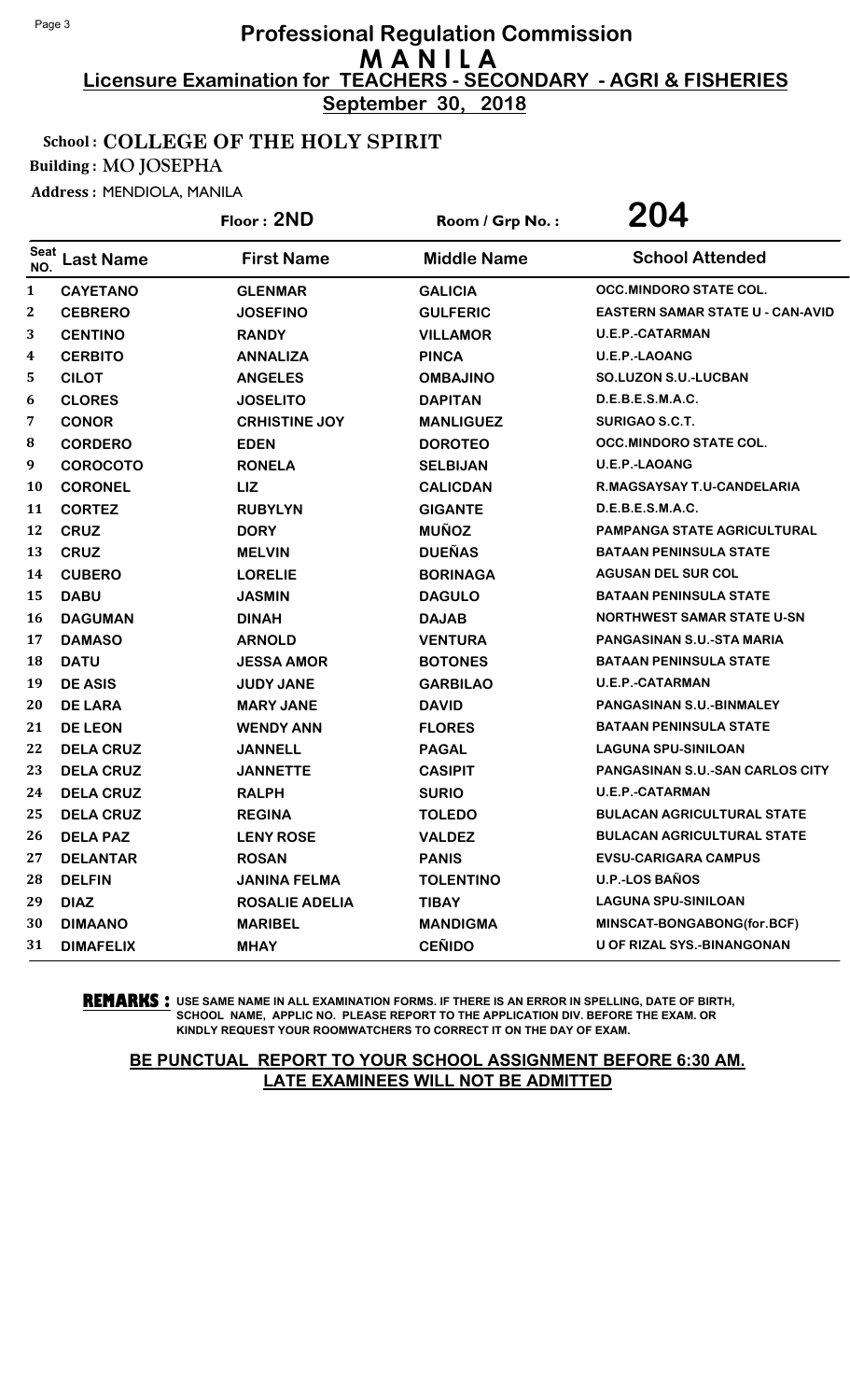**September 30, 2018**

### School : COLLEGE OF THE HOLY SPIRIT

Building : MO JOSEPHA

Address : MENDIOLA, MANILA

|                    |                     | Floor: 2ND          | Room / Grp No.:    | 205                                         |
|--------------------|---------------------|---------------------|--------------------|---------------------------------------------|
| <b>Seat</b><br>NO. | <b>Last Name</b>    | <b>First Name</b>   | <b>Middle Name</b> | <b>School Attended</b>                      |
| $\mathbf{1}$       | <b>DIMAILIG</b>     | <b>DONATO</b>       | <b>VILLAPANDO</b>  | <b>LAGUNA SPU-LOS BAÑOS</b>                 |
| 2                  | <b>DIMALANTA</b>    | <b>MARILUNA</b>     | <b>CAJOLO</b>      | <b>CENTRAL PHIL. STATE UNIV.- (FOR N.S.</b> |
| 3                  | <b>DIONISIO</b>     | <b>JOY ANN</b>      | <b>SANGALANG</b>   | <b>BATAAN PENINSULA STATE</b>               |
| 4                  | <b>DIRILO</b>       | <b>MONICA</b>       | <b>CUNANAN</b>     | <b>BATAAN PENINSULA STATE</b>               |
| 5                  | <b>DOMINGO</b>      | <b>GIRLIE</b>       | <b>SOLIS</b>       | <b>BULACAN AGRICULTURAL STATE</b>           |
| 6                  | <b>DONCERAS</b>     | <b>ANAPHER</b>      | <b>CASTILLO</b>    | <b>U.E.P.-CATARMAN</b>                      |
| 7                  | <b>EFREN</b>        | <b>MARY JOY</b>     | <b>GARCIA</b>      | <b>BATAAN PENINSULA STATE</b>               |
| 8                  | <b>ELEP</b>         | <b>MINDA</b>        | <b>NUESTRO</b>     | <b>CAVITE S.U.-INDANG</b>                   |
| 9                  | <b>EMNAS</b>        | <b>MARLETE</b>      | <b>FAJARDO</b>     | <b>CAMARINES NORTE S.C.-MERCED</b>          |
| 10                 | <b>EPID</b>         | <b>MOHAMED</b>      | <b>DALIMBANG</b>   | <b>COTABATO FDTN.C.S.T.</b>                 |
| 11                 | <b>ESPARAGUERRA</b> | <b>EDA</b>          | <b>CAPARINO</b>    | D.E.B.E.S.M.A.C.                            |
| 12                 | <b>ESTERO</b>       | <b>MISETA</b>       | <b>MABALOT</b>     | U OF RIZAL SYS.-RODRIGUEZ                   |
| 13                 | <b>EVALLE</b>       | <b>ROAN</b>         | <b>MANALANSAN</b>  | <b>BATAAN PENINSULA STATE</b>               |
| 14                 | <b>FABON</b>        | <b>RONA</b>         | <b>REAL</b>        | D.E.B.E.S.M.A.C.                            |
| 15                 | <b>FAMI</b>         | <b>JELSON</b>       | <b>PLATILLA</b>    | <b>EVSU-CARIGARA CAMPUS</b>                 |
| 16                 | <b>FELECILDA</b>    | <b>MARY GRACE</b>   | <b>COMON</b>       | TRECE MARTIRES CITY COLL.                   |
| 17                 | <b>FERRERAS</b>     | <b>LYKA</b>         | <b>CHAN</b>        | <b>U.E.P.-CATARMAN</b>                      |
| 18                 | <b>FIDEL</b>        | <b>EDNA</b>         | <b>SARMIENTO</b>   | <b>CAVITE S.U.-INDANG</b>                   |
| 19                 | <b>FIEDALAN</b>     | <b>FRITZ DUSTIN</b> | <b>MAZO</b>        | MINSCAT-BONGABONG(for.BCF)                  |
| 20                 | <b>GABAY</b>        | <b>RASYL ANN</b>    | <b>EMBERGA</b>     | <b>BICOL UNIV.-GUBAT</b>                    |
| 21                 | <b>GANAN</b>        | <b>DESIREE</b>      | <b>MANGAO</b>      | ROMBLON STATE UNIV-(FOR ROMBLON             |
| 22                 | <b>GANE</b>         | <b>MA NORLINA</b>   | <b>TABIANO</b>     | <b>C.HILADO S.F.C.-BINALBAGAN</b>           |
| 23                 | <b>GARCIA</b>       | <b>JAMAICA</b>      | <b>CENTINO</b>     | <b>U.E.P.-CATARMAN</b>                      |
| 24                 | <b>GARCIA</b>       | <b>MILA</b>         | <b>ROMULO</b>      | <b>AKLAN S.U.-NEW WASHINGTON</b>            |
| 25                 | <b>GASID</b>        | <b>VANISSA</b>      | <b>CASTILLO</b>    | <b>U.E.P.-CATARMAN</b>                      |
| 26                 | <b>GERANDIO</b>     | <b>ALYSSA</b>       | <b>ESPONILLA</b>   | <b>U.E.P.-CATARMAN</b>                      |
| 27                 | <b>GERONIMO</b>     | <b>LEONIDA</b>      | <b>GABRIEL</b>     | F.F. HALILI NATL. AGRI. SCH.                |
| 28                 | <b>GUALBERTO</b>    | <b>TILYN</b>        | <b>MABAQUIAO</b>   | POLYTECHNIC ST.COL OF                       |
| 29                 | <b>GUZMAN</b>       | <b>RICA</b>         | <b>UMOQUIT</b>     | R.MAGSAYSAY T.U-CANDELARIA                  |
| 30                 | <b>HADJI ZAMAN</b>  | <b>SAUDIA</b>       | <b>AZIS</b>        | <b>M.S.U.-MARAWI CITY</b>                   |
| 31                 | <b>HAMBALA</b>      | <b>CYNTHIA</b>      | <b>INOCENTES</b>   | U OF RIZAL SYS.-RODRIGUEZ                   |

**REMARKS :** USE SAME NAME IN ALL EXAMINATION FORMS. IF THERE IS AN ERROR IN SPELLING, DATE OF BIRTH, SCHOOL NAME, APPLIC NO. PLEASE REPORT TO THE APPLICATION DIV. BEFORE THE EXAM. OR KINDLY REQUEST YOUR ROOMWATCHERS TO CORRECT IT ON THE DAY OF EXAM.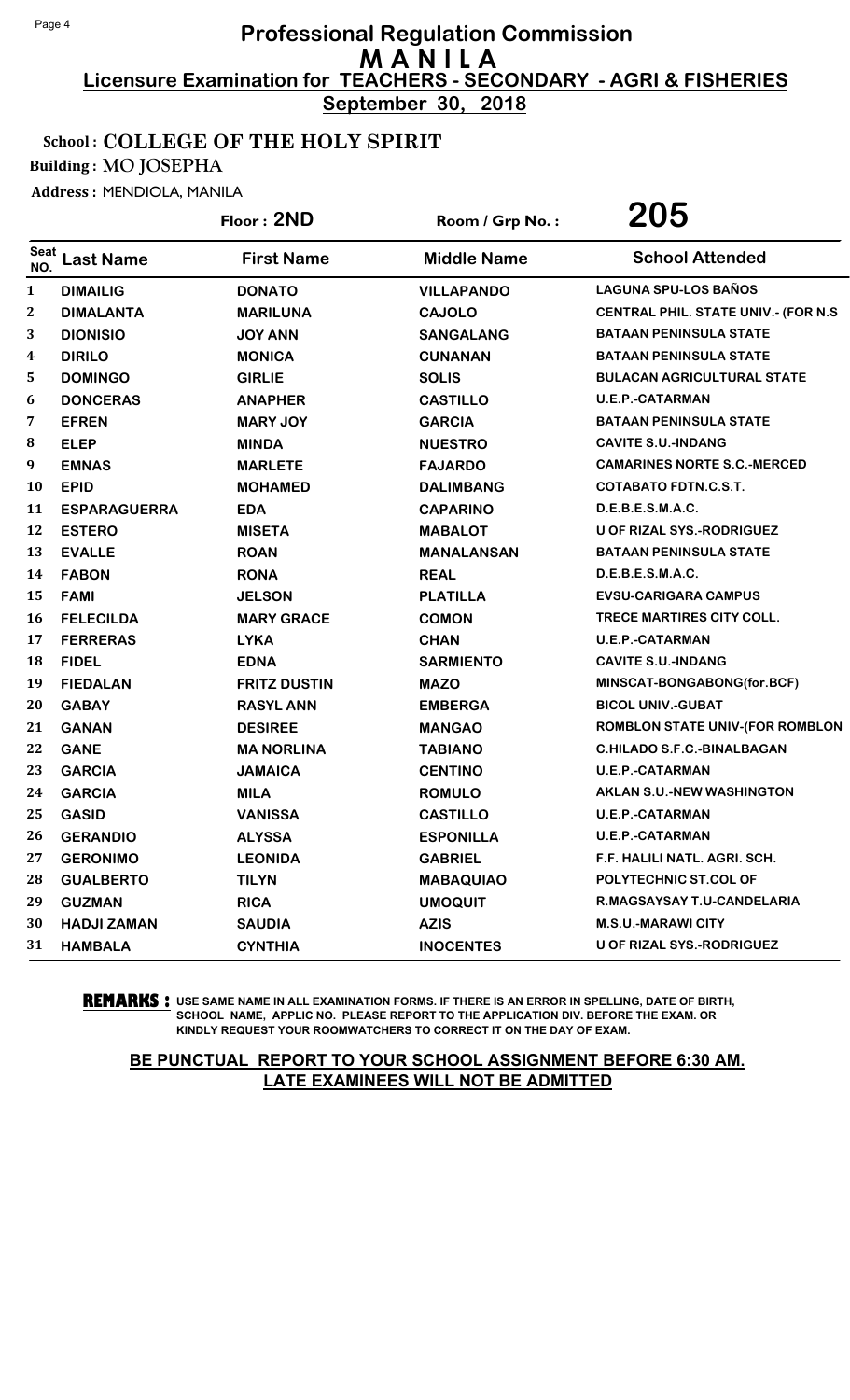**September 30, 2018**

### School : COLLEGE OF THE HOLY SPIRIT

Building : MO JOSEPHA

Address : MENDIOLA, MANILA

|              |                   | Floor: 3RD           | Room / Grp No.:    | 301                                    |
|--------------|-------------------|----------------------|--------------------|----------------------------------------|
| Seat<br>NO.  | <b>Last Name</b>  | <b>First Name</b>    | <b>Middle Name</b> | <b>School Attended</b>                 |
| $\mathbf{1}$ | <b>HARANAY</b>    | <b>MARICOR</b>       | <b>MORENO</b>      | <b>LIANGA POLY, COLL.</b>              |
| 2            | <b>HORARIO</b>    | <b>JUVILYN</b>       | <b>MEDINA</b>      | <b>BATAAN PENINSULA STATE</b>          |
| 3            | <b>IDO</b>        | <b>GINALYN</b>       | <b>VASQUEZ</b>     | D.E.B.E.S.M.A.C.                       |
| 4            | <b>INONCILLO</b>  | <b>JO-ANN</b>        | <b>VILLASAN</b>    | <b>BULACAN AGRICULTURAL STATE</b>      |
| 5            | <b>JACINTO</b>    | <b>ANGELICA</b>      | <b>MANANSALA</b>   | <b>BATAAN PENINSULA STATE</b>          |
| 6            | <b>JADLOC</b>     | <b>RUTH</b>          | <b>MACALDO</b>     | <b>U.E.P.-CATARMAN</b>                 |
| 7            | <b>JAMERO</b>     | <b>ANALYN</b>        | <b>LIBAY</b>       | <b>SURIGAO DEL SUR STATE</b>           |
| ${\bf 8}$    | <b>JANABAN</b>    | <b>JUDITH</b>        | <b>GUINOO</b>      | CENTRAL BICOL S.U. A. (for. CSSAC)-    |
| 9            | <b>JARITO</b>     | <b>RIZA</b>          | <b>MORA</b>        | <b>U.E.P.-CATARMAN</b>                 |
| 10           | <b>KUSAIN</b>     | <b>ZAHARA</b>        | <b>ATEL</b>        | <b>M.S.U.-MAGUINDANAO</b>              |
| 11           | <b>LACABA</b>     | <b>BABYLYN</b>       | <b>BACTOL</b>      | <b>EVSU-TACLOBAN</b>                   |
| 12           | <b>LACE</b>       | <b>SATURNINO</b>     | <b>ABUG</b>        | D.L.S.U.-GAUF-MALABON                  |
| 13           | <b>LACEDA</b>     | <b>MABEL</b>         | <b>MASCAREÑAS</b>  | <b>MARINDUQUE S.C.-GASAN</b>           |
| 14           | <b>LAGMAY</b>     | <b>DERWIN</b>        | <b>CAOILI</b>      | <b>MMSU-BATAC</b>                      |
| 15           | <b>LAPUZ</b>      | <b>WILMA</b>         | <b>DAQUIZ</b>      | <b>PAMPANGA STATE AGRICULTURAL</b>     |
| 16           | <b>LAYDEROS</b>   | <b>CLAUDITH</b>      | <b>BEROSIL</b>     | <b>PANGASINAN S.U.-SAN CARLOS CITY</b> |
| 17           | <b>LAZA</b>       | <b>EDITHA</b>        | <b>CEREZO</b>      | ADELPHI COLLEGE- PANGASINAN            |
| 18           | <b>LECHADORES</b> | <b>KYLE LOIS</b>     | <b>DIZON</b>       | <b>BATAAN PENINSULA STATE</b>          |
| 19           | <b>LEGARTO</b>    | <b>VANESSA</b>       | <b>MARTINEZ</b>    | CENTRAL BICOL S.U. A. (for. CSSAC)-    |
| 20           | <b>LEGASPI</b>    | <b>EDGARDO</b>       | <b>PANGANIBAN</b>  | <b>CAVITE S.U.-NAIC</b>                |
| 21           | <b>LIBANAN</b>    | <b>RICARDO</b>       | <b>DANQUE</b>      | <b>U.E.P.-CATUBIG</b>                  |
| 22           | <b>LIBANAN</b>    | <b>SALMER</b>        | <b>DIONISIO</b>    | <b>BATAAN PENINSULA STATE</b>          |
| 23           | <b>LIMBO</b>      | <b>HAZEL</b>         | <b>ABAYATA</b>     | <b>BATAAN PENINSULA STATE</b>          |
| 24           | <b>LIMPIADO</b>   | <b>KIMBERLY</b>      |                    | <b>U.E.P.-CATARMAN</b>                 |
| 25           | <b>LIROM</b>      | <b>JOAN</b>          | <b>RENDORA</b>     | <b>EVSU-CARIGARA CAMPUS</b>            |
| 26           | <b>LOBENARIA</b>  | <b>CECIL</b>         | GOCO               | <b>U.E.P.-CATARMAN</b>                 |
| 27           | <b>LOBOS</b>      | <b>CHERRYL</b>       | <b>BAYABAY</b>     | <b>U.E.P.-CATARMAN</b>                 |
| 28           | <b>LOMOCSO</b>    | <b>ALFREDO</b>       | <b>CAJANDAB</b>    | <b>U.E.P.-CATARMAN</b>                 |
| 29           | <b>LOPEGA</b>     | <b>NERICA</b>        | <b>DULFO</b>       | <b>U.E.P.-CATARMAN</b>                 |
| 30           | <b>LOYOGOY</b>    | <b>MARIA ROSELYN</b> | <b>GORPIDO</b>     | <b>U.E.P.-CATARMAN</b>                 |
| 31           | <b>LOZADA</b>     | <b>ELVIRA</b>        | <b>BARBOZA</b>     | <b>PANGASINAN S.U.-SAN CARLOS CITY</b> |

**REMARKS :** USE SAME NAME IN ALL EXAMINATION FORMS. IF THERE IS AN ERROR IN SPELLING, DATE OF BIRTH, SCHOOL NAME, APPLIC NO. PLEASE REPORT TO THE APPLICATION DIV. BEFORE THE EXAM. OR KINDLY REQUEST YOUR ROOMWATCHERS TO CORRECT IT ON THE DAY OF EXAM.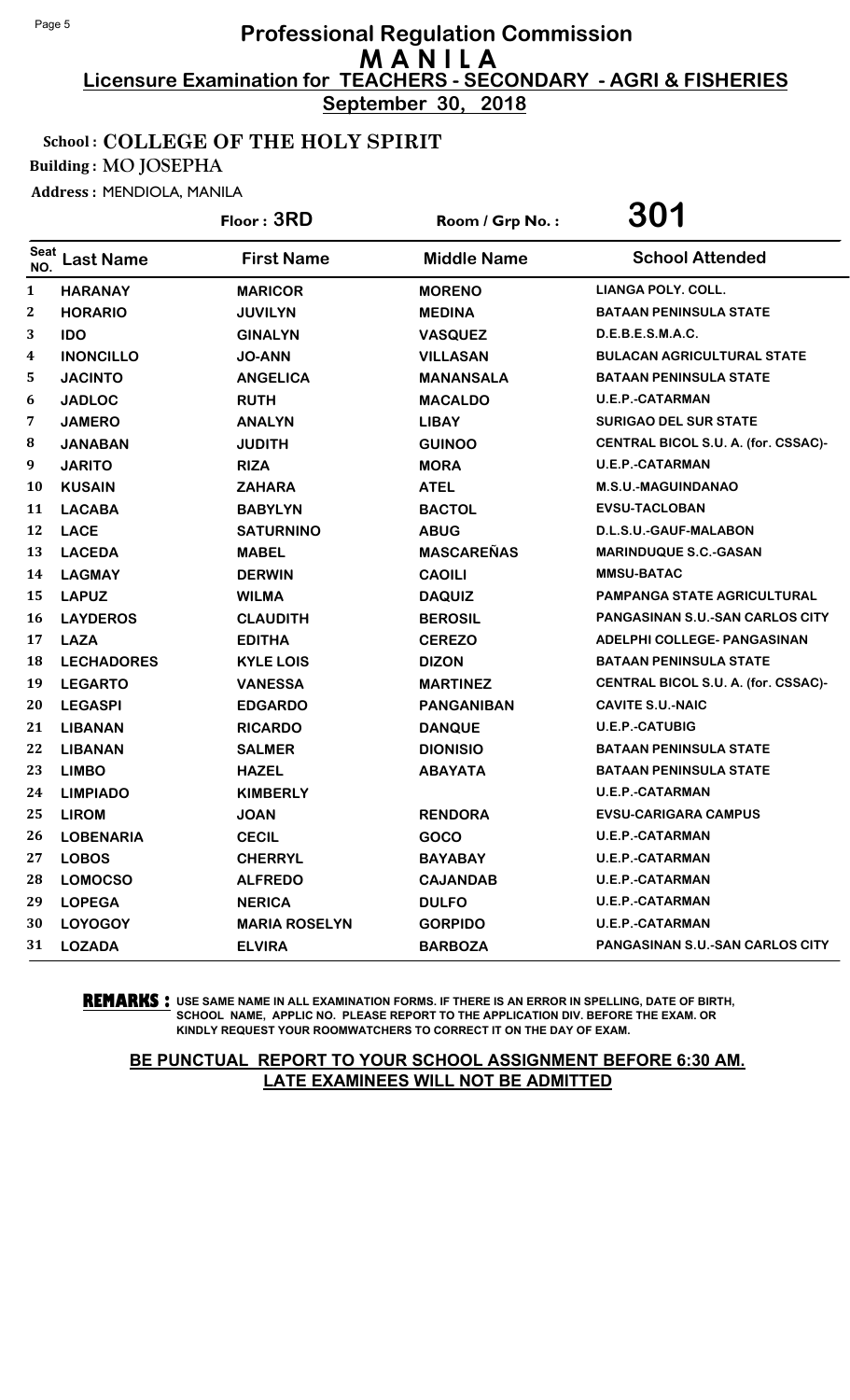**September 30, 2018**

### School : COLLEGE OF THE HOLY SPIRIT

Building : MO JOSEPHA

Address : MENDIOLA, MANILA

|                    |                    | Floor: 3RD            | Room / Grp No.:    | 302                                    |
|--------------------|--------------------|-----------------------|--------------------|----------------------------------------|
| <b>Seat</b><br>NO. | <b>Last Name</b>   | <b>First Name</b>     | <b>Middle Name</b> | <b>School Attended</b>                 |
| $\mathbf{1}$       | <b>MACARAEG</b>    | <b>JOMEL</b>          | <b>CRISOLO</b>     | <b>BATAAN PENINSULA STATE</b>          |
| 2                  | <b>MAGAYON</b>     | <b>CHERRY</b>         | <b>FABILA</b>      | <b>ROMBLON STATE UNIV-(FOR ROMBLON</b> |
| 3                  | <b>MAGDARAOG</b>   | <b>MARK ERIC</b>      | <b>TAN</b>         | <b>U.E.P.-CATARMAN</b>                 |
| 4                  | <b>MAGLAQUI</b>    | <b>ESTELA</b>         | <b>REYES</b>       | <b>PAMPANGA STATE AGRICULTURAL</b>     |
| 5                  | <b>MALLARI</b>     | <b>JENILYN MARIZ</b>  | <b>ENOT</b>        | <b>BATAAN PENINSULA STATE</b>          |
| 6                  | <b>MALLARI</b>     | <b>MARIA JONA</b>     | <b>ENOT</b>        | <b>BATAAN PENINSULA STATE</b>          |
| 7                  | <b>MAMACO</b>      | <b>SITTIE</b>         | <b>TAYAG</b>       | <b>U.S.M.-KABACAN</b>                  |
| 8                  | <b>MAMAT</b>       | <b>CHARLOTTE</b>      | <b>MONTEMAYOR</b>  | <b>BATAAN PENINSULA STATE</b>          |
| 9                  | <b>MAMMAH</b>      | <b>NURFAJID</b>       | <b>JAHING</b>      | <b>TAWI-TAWI REG. AGRI.</b>            |
| 10                 | <b>MAMULO</b>      | <b>OLINITA</b>        | <b>LANGGAMAN</b>   | M.S.U.-BUUG                            |
| 11                 | <b>MANABAT</b>     | <b>MARK ANGELO</b>    | <b>DIZON</b>       | <b>BATAAN PENINSULA STATE</b>          |
| 12                 | <b>MANALANSAN</b>  | <b>ALDRIN</b>         | <b>GRANADI</b>     | <b>BATAAN PENINSULA STATE</b>          |
| 13                 | <b>MANAOG</b>      | <b>CYRINE</b>         | <b>MAGDARAOG</b>   | <b>U.E.P.-CATARMAN</b>                 |
| 14                 | <b>MANASAN</b>     | <b>ROWENA</b>         | <b>GOZUN</b>       | <b>BATAAN PENINSULA STATE</b>          |
| 15                 | <b>MANIAUL</b>     | <b>MARICEL</b>        | <b>ANTONI</b>      | <b>VISAYAS STATE UNIVERSITY (FOR</b>   |
| 16                 | <b>MANINGAS</b>    | <b>MIRA</b>           | <b>LINAO</b>       | <b>BATAAN PENINSULA STATE</b>          |
| 17                 | <b>MANZANO</b>     | <b>ARRAMY</b>         | <b>TAMAYOSA</b>    | <b>OCC.MINDORO STATE COL.</b>          |
| 18                 | <b>MARONSING</b>   | <b>SORAYA</b>         | <b>ABUBACAR</b>    | <b>M.S.U.-MARAWI CITY</b>              |
| 19                 | <b>MARTINEZ</b>    | <b>SCHAWN MICHAEL</b> | <b>GUTIERREZ</b>   | <b>C.L.S.U.</b>                        |
| 20                 | <b>MASLOC</b>      | <b>ERWIN</b>          | <b>LABOC</b>       | <b>SAMAR STATE UNIV.</b>               |
| 21                 | <b>MATABUENA</b>   | <b>LIZEL</b>          | <b>APIL</b>        | SORSOGON SC-CASTILLA                   |
| 22                 | <b>MATMAT</b>      | <b>CRISTINE</b>       | <b>IBARRA</b>      | SO.PHIL.A.B.M.A.S.T.-MALITA            |
| 23                 | <b>MEDENILLA</b>   | <b>ARACELI</b>        | <b>DE VERA</b>     | PANGASINAN S.U.-SAN CARLOS CITY        |
| 24                 | <b>MEDENILLA</b>   | <b>ELCIPHER</b>       | <b>CASTILLO</b>    | <b>U.E.P.-CATARMAN</b>                 |
| 25                 | <b>MENDIOGARIN</b> | <b>EDUARDO</b>        | <b>VILLANUEVA</b>  | <b>BATAAN PENINSULA STATE</b>          |
| 26                 | <b>MILCA</b>       | <b>JIMMY</b>          | <b>GATANELA</b>    | <b>NORTHWEST SAMAR STATE U-SN</b>      |
| 27                 | <b>MINGOY</b>      | <b>JEANDALE</b>       | <b>ESQUILONA</b>   | D.E.B.E.S.M.A.C.                       |
| 28                 | <b>MISTA</b>       | <b>JAMIE</b>          | <b>PUNDANO</b>     | <b>LAGUNA SPU-SINILOAN</b>             |
| 29                 | <b>MOHAMAD</b>     | <b>ESMAEL</b>         | <b>SULAIMAN</b>    | <b>COTABATO FDTN.C.S.T.</b>            |
| 30                 | <b>MORAL</b>       | <b>ANABELLE</b>       | <b>PAMATI-AN</b>   | <b>C.HILADO S.F.C.-BINALBAGAN</b>      |
| 31                 | <b>MORALES</b>     | <b>JIEZEL</b>         | <b>CALMA</b>       | <b>BATAAN PENINSULA STATE</b>          |

**REMARKS :** USE SAME NAME IN ALL EXAMINATION FORMS. IF THERE IS AN ERROR IN SPELLING, DATE OF BIRTH, SCHOOL NAME, APPLIC NO. PLEASE REPORT TO THE APPLICATION DIV. BEFORE THE EXAM. OR KINDLY REQUEST YOUR ROOMWATCHERS TO CORRECT IT ON THE DAY OF EXAM.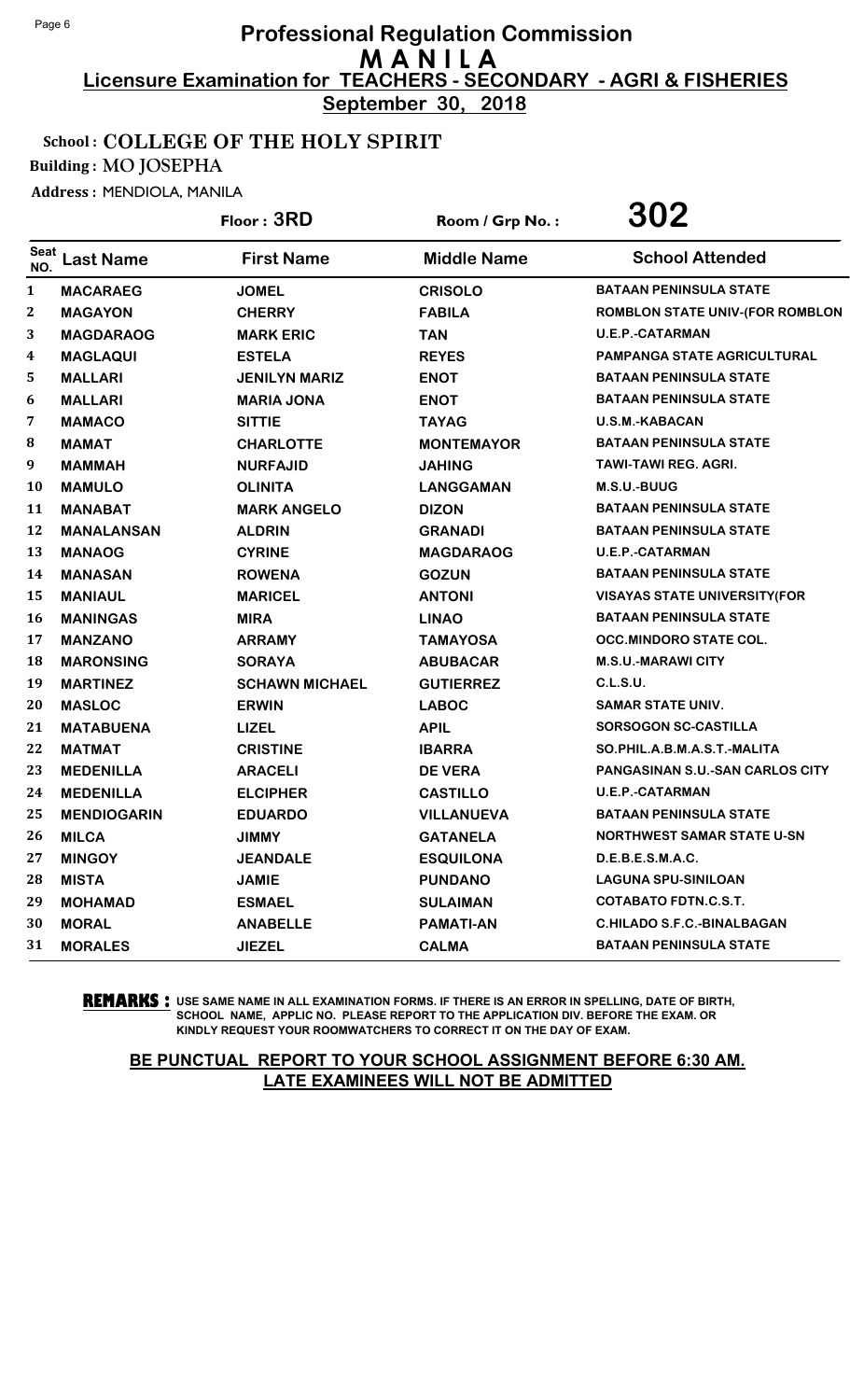**September 30, 2018**

### School : COLLEGE OF THE HOLY SPIRIT

Building : MO JOSEPHA

Address : MENDIOLA, MANILA

|                    |                   | Floor: 3RD         | Room / Grp No.:    | 303                                |
|--------------------|-------------------|--------------------|--------------------|------------------------------------|
| <b>Seat</b><br>NO. | <b>Last Name</b>  | <b>First Name</b>  | <b>Middle Name</b> | <b>School Attended</b>             |
| $\mathbf{1}$       | <b>MORDIDO</b>    | <b>VARGAS</b>      | <b>NALE</b>        | <b>U.E.P.-CATUBIG</b>              |
| $\boldsymbol{2}$   | <b>MORENO</b>     | <b>ROLLY</b>       | <b>LUCAR</b>       | <b>SURIGAO DEL SUR STATE</b>       |
| 3                  | <b>MORILLO</b>    | <b>MA. SHERYL</b>  | <b>PARACALE</b>    | <b>SAMAR STATE UNIV.</b>           |
| 4                  | <b>MORTEL</b>     | <b>SAMSON</b>      | <b>JAVIER</b>      | MINSCAT-BONGABONG(for.BCF)         |
| 5                  | <b>MOSELINA</b>   | <b>IMEE</b>        | <b>MANA</b>        | R.MAGSAYSAY T.U-CANDELARIA         |
| 6                  | <b>MUNGCAL</b>    | <b>MYCA</b>        | <b>TAMAYO</b>      | <b>BATAAN PENINSULA STATE</b>      |
| 7                  | <b>MUSTACISA</b>  | <b>MYRA</b>        | <b>ESPINOSA</b>    | <b>SAMAR STATE UNIV.</b>           |
| $\bf{8}$           | <b>NAPIZA</b>     | <b>MARICAR</b>     | <b>RAMIREZ</b>     | <b>LAGUNA SPU-LOS BAÑOS</b>        |
| 9                  | <b>NASSER</b>     | <b>JAMILAH</b>     | <b>UNDA</b>        | U.M.N.A.SCH-MASIU                  |
| 10                 | <b>NEBRAO</b>     | <b>JUAN</b>        | <b>MORTA</b>       | U.E.P.-LAOANG                      |
| 11                 | <b>OGNILLA</b>    | <b>ROGELIO JR</b>  | <b>CAUBALEJO</b>   | <b>EVSU-CARIGARA CAMPUS</b>        |
| 12                 | <b>OLEDAN</b>     | <b>JANICE</b>      | <b>JAVINES</b>     | <b>EVSU-CARIGARA CAMPUS</b>        |
| 13                 | <b>OMBROG</b>     | <b>IVY MAE</b>     | <b>CHAVEZ</b>      | <b>U.E.P.-CATARMAN</b>             |
| 14                 | <b>OMBROSA</b>    | <b>NICELYN</b>     | <b>DOSDOS</b>      | <b>CEBU TECH U-CARMEN</b>          |
| 15                 | <b>PAAT</b>       | <b>CARINA</b>      | <b>ESPELITA</b>    | <b>U OF RIZAL SYS.-RODRIGUEZ</b>   |
| 16                 | <b>PADILLA</b>    | <b>EDRALYN</b>     | <b>REYES</b>       | <b>LAGUNA SPU-SINILOAN</b>         |
| 17                 | <b>PAJANTOY</b>   | <b>FRED</b>        | <b>TENEDERO</b>    | <b>U.E.P.-CATARMAN</b>             |
| 18                 | <b>PALOMAR</b>    | <b>SARAH</b>       | <b>MADRID</b>      | <b>U OF RIZAL SYS.-CARDONA</b>     |
| 19                 | <b>PANERGO</b>    | <b>MARITES</b>     | <b>AMORA</b>       | <b>BOHOL SCH. FISHERIES</b>        |
| 20                 | <b>PANESALES</b>  | <b>ROSALINA</b>    | <b>FUENTES</b>     | D.E.B.E.S.M.A.C.                   |
| 21                 | <b>PANIM</b>      | <b>JENALYN</b>     | <b>PILANDE</b>     | <b>EVSU-CARIGARA CAMPUS</b>        |
| 22                 | <b>PASCUA</b>     | <b>MICHELDA</b>    | <b>LUCIANO</b>     | <b>U.E.P.-CATARMAN</b>             |
| 23                 | <b>PATILANO</b>   | <b>MARIAN</b>      | <b>DALMACION</b>   | <b>U.E.P.-CATARMAN</b>             |
| 24                 | <b>PETIL</b>      | <b>LUCENA</b>      | <b>PANGANIBAN</b>  | <b>CAVITE S.U.-INDANG</b>          |
| 25                 | <b>PEÑASCOSAS</b> | <b>ROCHELLE</b>    | <b>ORELLANA</b>    | STA.CRUZ INST.                     |
| 26                 | <b>PILAPIL</b>    | <b>ALBERT</b>      | <b>BUA</b>         | <b>U.E.P.-CATARMAN</b>             |
| 27                 | <b>PILLADO</b>    | <b>CHARLIE</b>     | <b>BALDESTAMON</b> | U OF ANTIQUE-HAMTIC                |
| 28                 | <b>PINCA</b>      | <b>IRENE</b>       | <b>CORONA</b>      | <b>U.E.P.-CATARMAN</b>             |
| 29                 | <b>PINCA</b>      | <b>JENNY ROSE</b>  | <b>DAVAN</b>       | U.E.P.-LAOANG                      |
| 30                 | <b>PINGOL</b>     | <b>ERIBERTO JR</b> | <b>HERNANDEZ</b>   | <b>PAMPANGA STATE AGRICULTURAL</b> |

**REMARKS :** USE SAME NAME IN ALL EXAMINATION FORMS. IF THERE IS AN ERROR IN SPELLING, DATE OF BIRTH, SCHOOL NAME, APPLIC NO. PLEASE REPORT TO THE APPLICATION DIV. BEFORE THE EXAM. OR KINDLY REQUEST YOUR ROOMWATCHERS TO CORRECT IT ON THE DAY OF EXAM.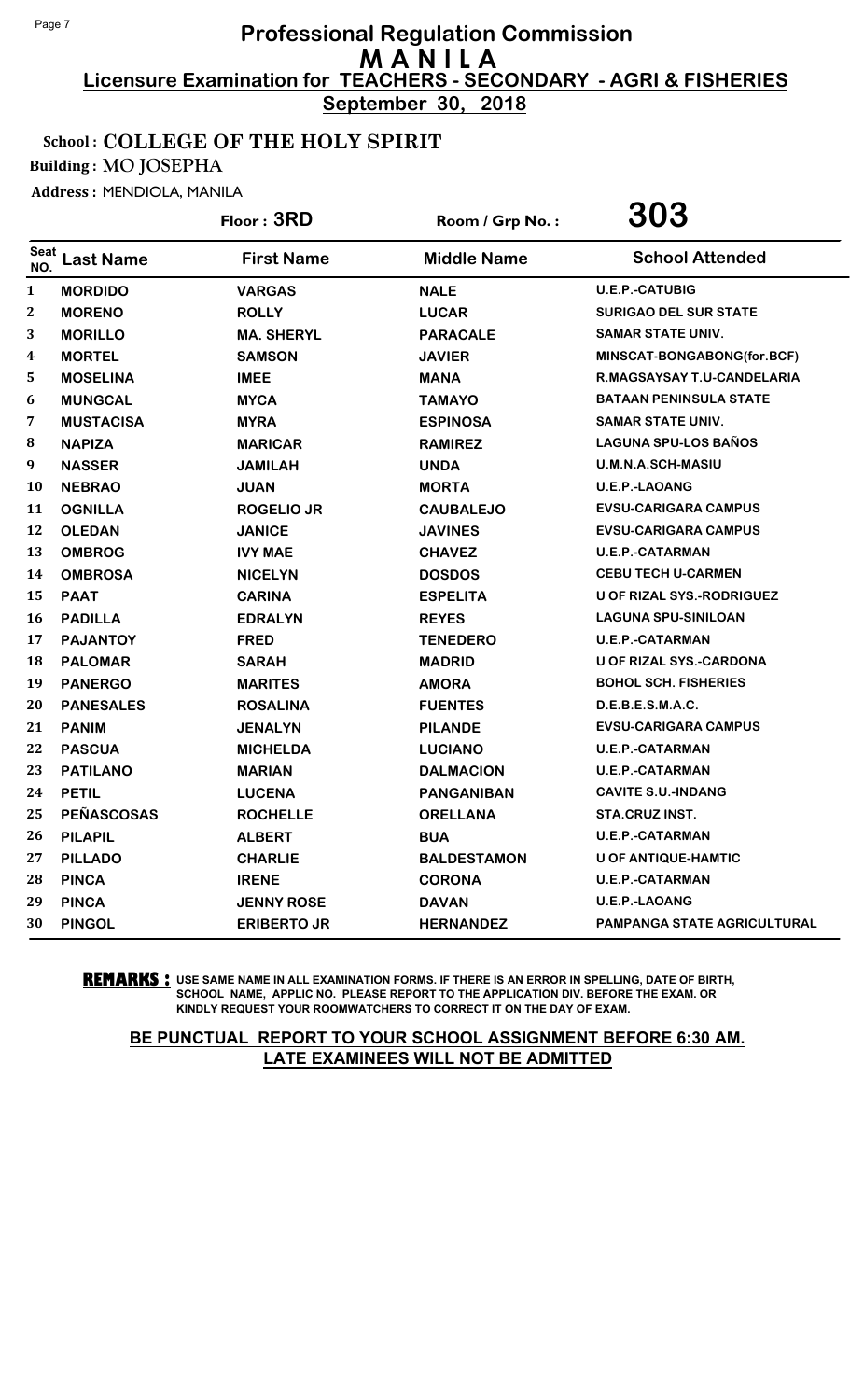**September 30, 2018**

### School : COLLEGE OF THE HOLY SPIRIT

Building : MO JOSEPHA

Address : MENDIOLA, MANILA

|                    |                    | Floor: 3RD             | Room / Grp No.:    | 304                                     |
|--------------------|--------------------|------------------------|--------------------|-----------------------------------------|
| <b>Seat</b><br>NO. | <b>Last Name</b>   | <b>First Name</b>      | <b>Middle Name</b> | <b>School Attended</b>                  |
| $\mathbf{1}$       | <b>PRUNA</b>       | <b>MARIFEL</b>         | <b>SINGCO</b>      | <b>CVSCAFT-BAYAWAN</b>                  |
| $\boldsymbol{2}$   | <b>QUINATADCAN</b> | <b>MA. CECIL</b>       | <b>SANCHEZ</b>     | <b>CEBU TECH U-DAANBANTAYAN</b>         |
| 3                  | <b>QUINDARA</b>    | <b>AVEGAIL</b>         | <b>SANTOS</b>      | <b>BATAAN PENINSULA STATE</b>           |
| 4                  | <b>QUINTANA</b>    | <b>EVELYN</b>          | <b>CASTILLO</b>    | D.E.B.E.S.M.A.C.                        |
| 5                  | <b>RAGEL</b>       | <b>EDUARDO JR</b>      | <b>UMUTOY</b>      | <b>C.L.S.U.</b>                         |
| 6                  | <b>RAMIREZ</b>     | <b>ROXANE</b>          | <b>LOPEZ</b>       | <b>BATAAN PENINSULA STATE</b>           |
| 7                  | <b>RAMOS</b>       | <b>RENE</b>            | <b>AUSTERIA</b>    | <b>CAVITE S.U.-INDANG</b>               |
| 8                  | <b>RAMOS</b>       | <b>RICHARD</b>         | <b>PASION</b>      | <b>ISABELA S.U.-ROXAS</b>               |
| 9                  | <b>RANA</b>        | <b>MARCEL</b>          | <b>GARCIA</b>      | D.E.B.E.S.M.A.C.                        |
| 10                 | <b>RAYMUNDO</b>    | <b>JOVERLIE</b>        | <b>TERO</b>        | <b>U.S.E.P.-COMPOSTELA CENTER</b>       |
| 11                 | <b>RAYMUNDO</b>    | <b>RONALD</b>          | <b>RUIZ</b>        | <b>IFUGAO S.U-POTIA</b>                 |
| 12                 | <b>REBATO</b>      | <b>WELMAR</b>          | <b>ALASTOY</b>     | <b>U.E.P.-CATARMAN</b>                  |
| 13                 | <b>REBATO</b>      | <b>WELVEN</b>          | <b>ALASTOY</b>     | U.E.P.-CATARMAN                         |
| 14                 | <b>REGALA</b>      | <b>ABIGAEL</b>         | <b>BALUYUT</b>     | <b>BATAAN PENINSULA STATE</b>           |
| 15                 | <b>RIO</b>         | <b>ANDY</b>            | <b>RAMO</b>        | <b>ROMBLON STATE UNIV.-(FOR ROMBLON</b> |
| 16                 | <b>RODRIGUEZ</b>   | <b>FRETCHIE JOY</b>    | <b>ERILLO</b>      | <b>OCC.MINDORO STATE COL.</b>           |
| 17                 | <b>ROMANO</b>      | <b>MARITHES</b>        | <b>GARCIA</b>      | <b>CAVITE S.U.-INDANG</b>               |
| 18                 | <b>ROMEA</b>       | <b>GENEDINA</b>        | <b>KEE</b>         | <b>CAVITE S.U.-INDANG</b>               |
| 19                 | <b>RONQUILLO</b>   | <b>FRYDEL</b>          | <b>GALO</b>        | <b>BATAAN PENINSULA STATE</b>           |
| 20                 | <b>ROSALES</b>     | <b>BERNARDO</b>        |                    | <b>U.E.P.-CATARMAN</b>                  |
| 21                 | <b>RUSIANA</b>     | <b>MA. ROSE</b>        | <b>CASTILLO</b>    | <b>U.E.P.-CATARMAN</b>                  |
| 22                 | <b>SADULLO</b>     | <b>DIANA</b>           |                    | <b>BICOL UNIV.-GUINOBATAN</b>           |
| 23                 | <b>SALAZAR</b>     | <b>FELIPE JR</b>       | <b>VIERNES</b>     | <b>BATAAN PENINSULA STATE</b>           |
| 24                 | <b>SALAZAR</b>     | <b>ROSALIE</b>         | <b>DE LEON</b>     | <b>BATAAN PENINSULA STATE</b>           |
| 25                 | <b>SAN LUIS</b>    | <b>WINNIE</b>          | <b>VISMONTE</b>    | <b>U OF RIZAL SYS.-TANAY</b>            |
| 26                 | <b>SANDUYOGAN</b>  | <b>PAKISTAN</b>        | <b>TINAYUK</b>     | <b>COTABATO FDTN.C.S.T.</b>             |
| 27                 | <b>SANTILLANA</b>  | <b>CHERRY ME</b>       | <b>CABRERA</b>     | <b>BATAAN PENINSULA STATE</b>           |
| 28                 | <b>SERRANO</b>     | <b>REINALYN</b>        | <b>DE JESUS</b>    | <b>BATAAN PENINSULA STATE</b>           |
| 29                 | <b>SIBI</b>        | <b>REY</b>             | <b>YTANG</b>       | ADVENTIST UNIV OF THE PHIL.             |
| 30                 | <b>SIGUA</b>       | <b>JULIE ANN JAYNE</b> | <b>LAZATIN</b>     | PAMPANGA STATE AGRICULTURAL             |
| 31                 | <b>STA. CLARA</b>  | <b>PRURENZO</b>        | <b>BERMUDO</b>     | D.E.B.E.S.M.A.C.                        |

**REMARKS :** USE SAME NAME IN ALL EXAMINATION FORMS. IF THERE IS AN ERROR IN SPELLING, DATE OF BIRTH, SCHOOL NAME, APPLIC NO. PLEASE REPORT TO THE APPLICATION DIV. BEFORE THE EXAM. OR KINDLY REQUEST YOUR ROOMWATCHERS TO CORRECT IT ON THE DAY OF EXAM.